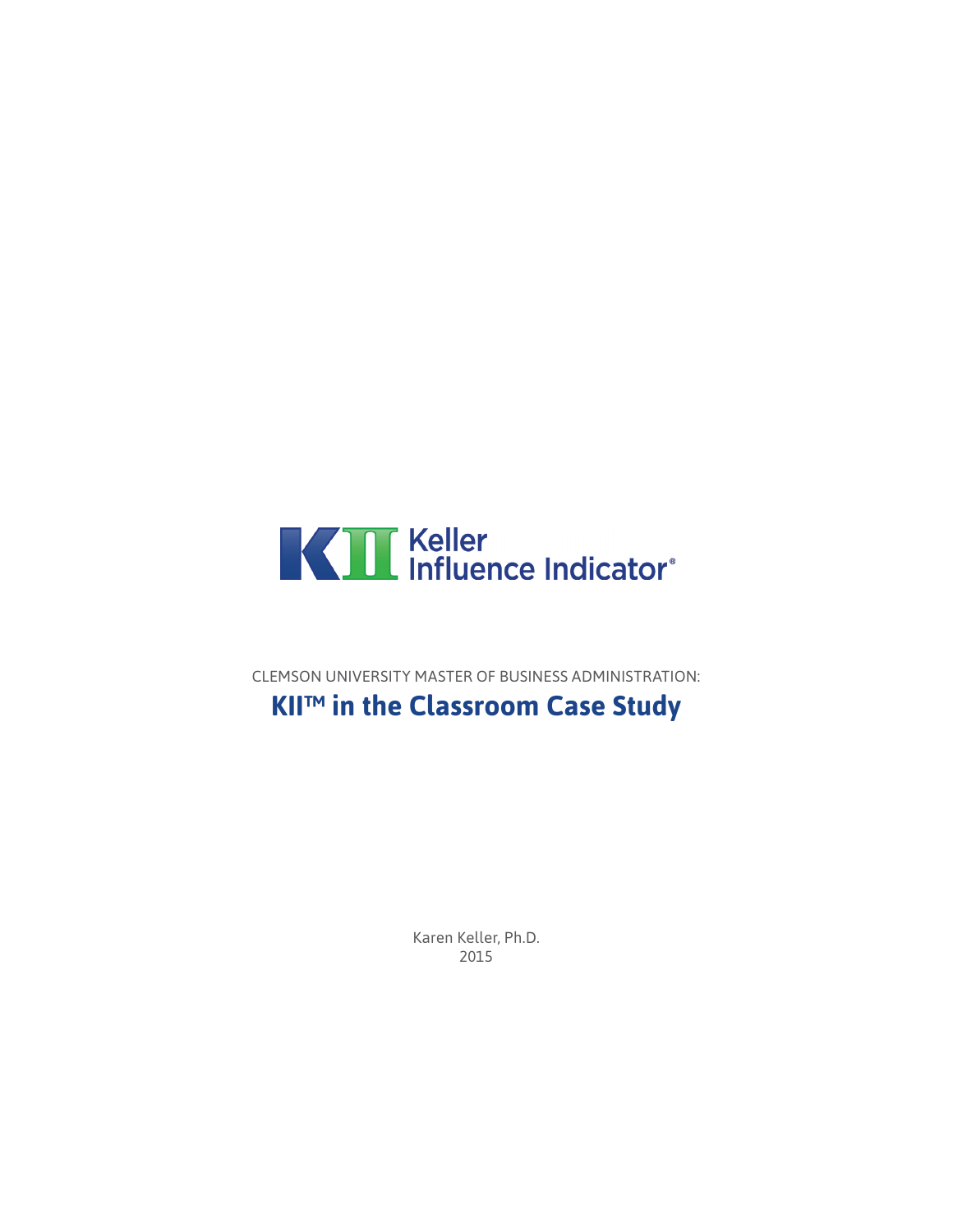# **KII™ in the Classroom Case Study**

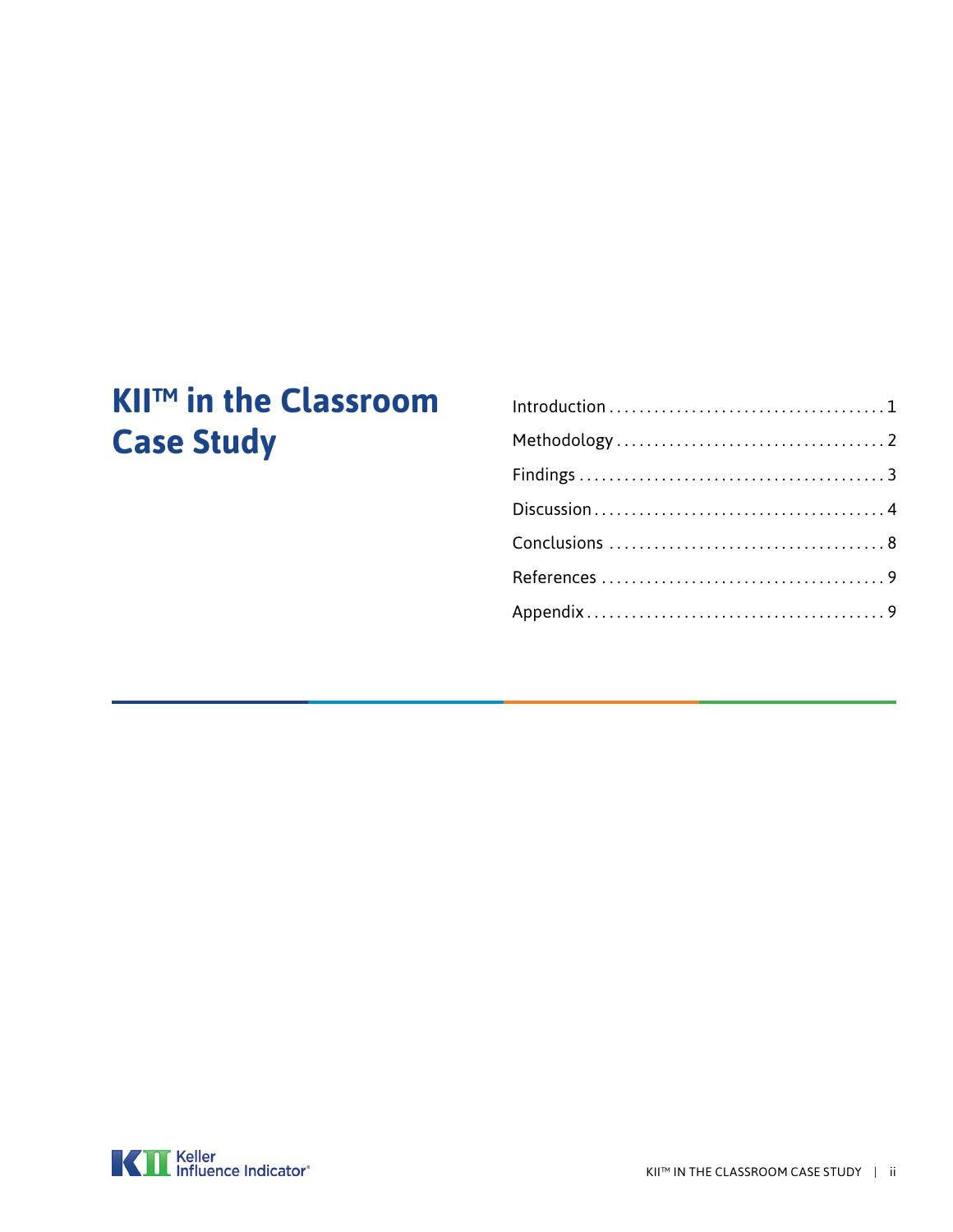#### <span id="page-2-0"></span>**Introduction**

The question that framed this case study was, "How would students in a graduate level program perform, think, and learn if they had knowledge of their influence potential?" Students took the KII™ assessment then used the KII™ Report as supplemental information in a 3-5 page class paper. It was concluded that knowledge of influence potential greatly shaped and determined learning direction and comprehension.

The Clemson University's Master of Business Administration (MBA) course of study positions students to become immersed in creative learning, sharing ideas and collaborating with prestigious domestic and international companies on real-world projects. Students have the opportunity to network with executives, entrepreneurs and HR professionals, offering multiple ways to advance their career or program of specialized study. Clemson MBA students are making a difference in the world.



Influence is the most important asset a person can possess. The Keller Influence Indicator® (KII™), developed by Dr. Karen Keller, was introduced to 43 students enrolled in the Business Communication 850 course at Clemson University MBA Program to take a look at how they might use the KII™ in their studies, learning, and course engagement.

It was Dr. Keller's desire to determine the effect influence has on the student's ability to focus, and develop new knowledge, and their insight and awareness into the specific influence traits that inspire them to become better leaders and productive entrepreneurs. Additionally, it was the author's guess that knowing more about your influence traits would open the door for a stronger sense of one's own leadership and entrepreneurial capability.

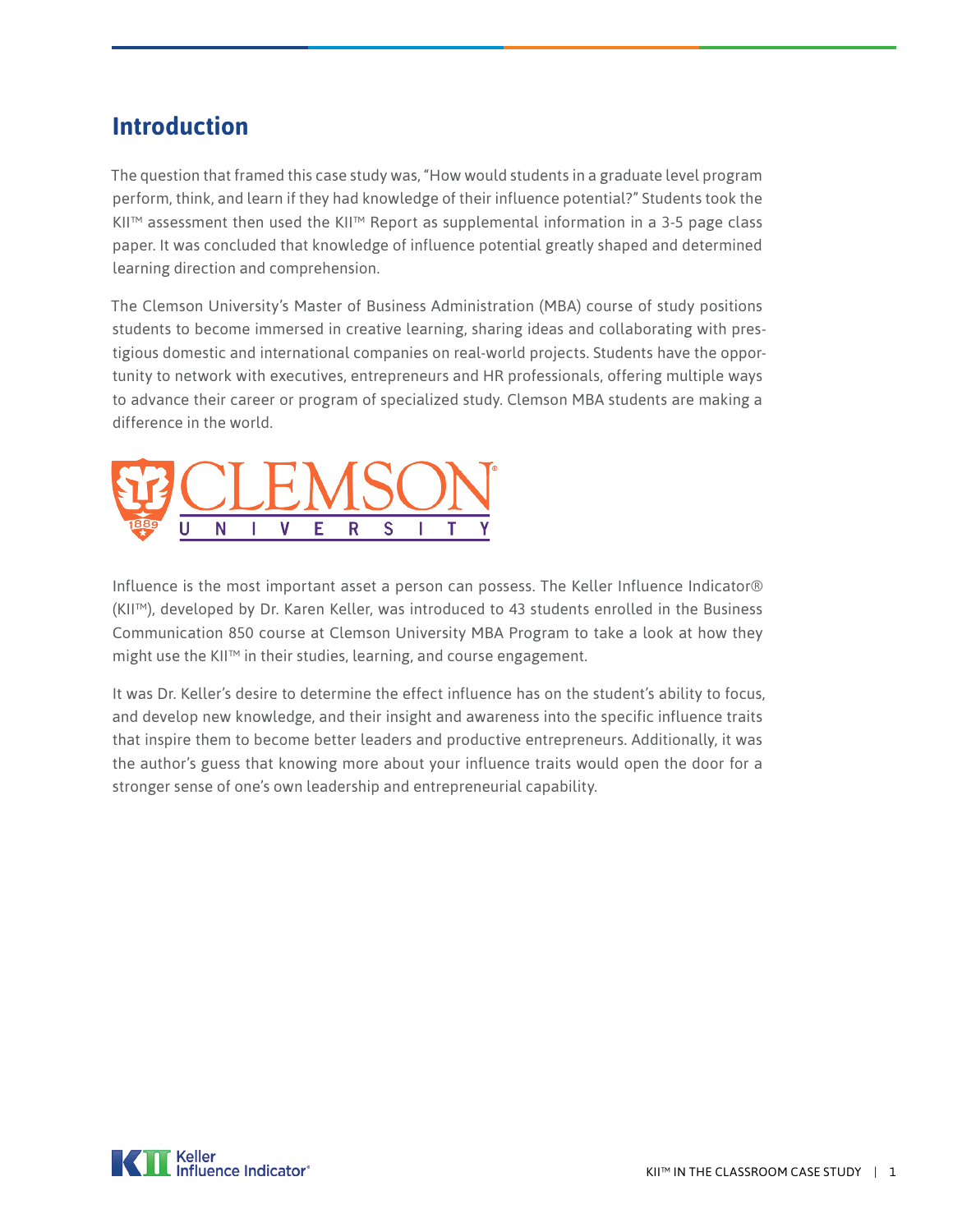## <span id="page-3-0"></span>**Methodology**

The Clemson MBA Business Communication professor supplied each student with a link to purchase and take the KII™ assessment. They were to complete the assessment within 10 days. 39 students completed the assessment. Students created individual accounts that were password protected. Once they completed the assessment, the KII™ Report was available to view and/or download and print.

The class assignment was to develop a Communication Plan to effectively implement and communicate an innovation idea. The purpose of the assignment was to incorporate all aspects of class discussion and learning to create a plan to make their idea a reality. They were to include their personal communication skills/influence while clearly articulating the benefits of their innovation idea through written communication and oral presentation, and honing their listening and meeting management skills critical to their success over time.

The students included information and insight they gained from the KII™ Report in this class assignment. Students were given access to the KII™ Research Summary Report to gain increased knowledge and understanding of the creation, norming and demographic data of the Keller Influence Indicator®. At no time during this process were student's confidential information shared and they remained anonymous throughout the study. Dr. Keller met with the class via a video conference call discussing the KII™ assessment, research and answered any questions. The SOCR™ Report, which is the KII™ Summary and Organizational Competencies Report, was delivered three months later as additional new information that they could incorporate into their self-awareness and development into these Five Organizational Competencies; leadership, communication, team effectiveness, strategy and solutions, and execution and evaluation.

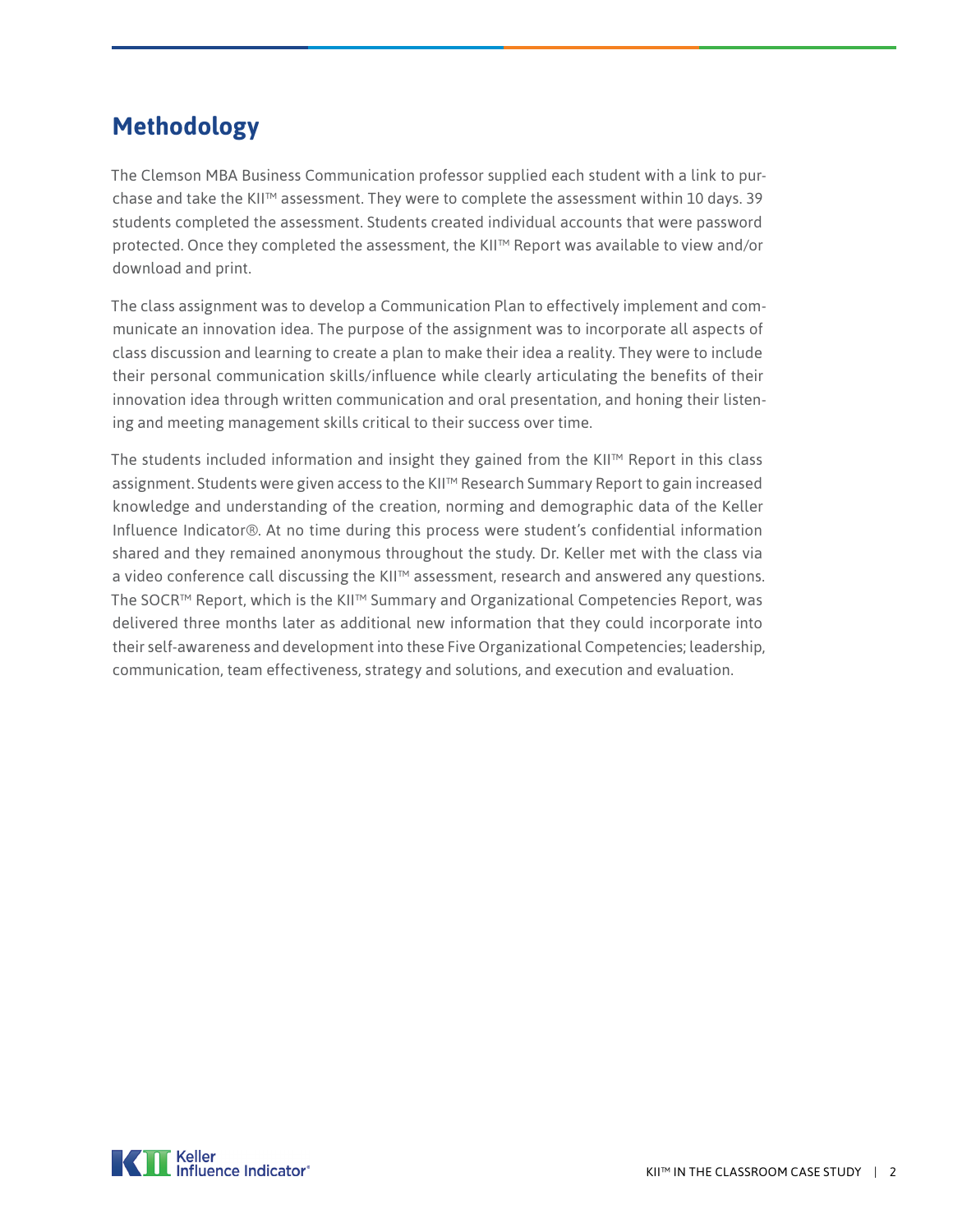## <span id="page-4-0"></span>**Findings**

Once the class completed the KII™ assessment, their K-Factor™ and Seven Influence Traits™ scores were calculated according to their responses on the assessment. The class aggregate findings are as follows:

| <b>TRAIT</b>            | <b>RANGE</b> | <b>AVERAGE</b> |
|-------------------------|--------------|----------------|
| $K$ -Factor $\mathbb R$ | 51-95        | 69.4           |
| Confidence              | 49-100       | 72.7           |
| Commitment              | 66-100       | 83.0           |
| Courage                 | 49-93        | 74.8           |
| Passion                 | 49-100       | 75.0           |
| Empowering              | 49-93        | 76.8           |
| <b>Trustworthiness</b>  | 54-99        | 78.7           |
| Likeability             | 54-96        | 74.6           |

Students incorporated their KII™ knowledge and insight into the classroom assignment. It was indicated that several of the Seven Influence Traits™ were highly valued and relevant to what the student wished to accomplish in their development and growth as leaders and proficient communicators.

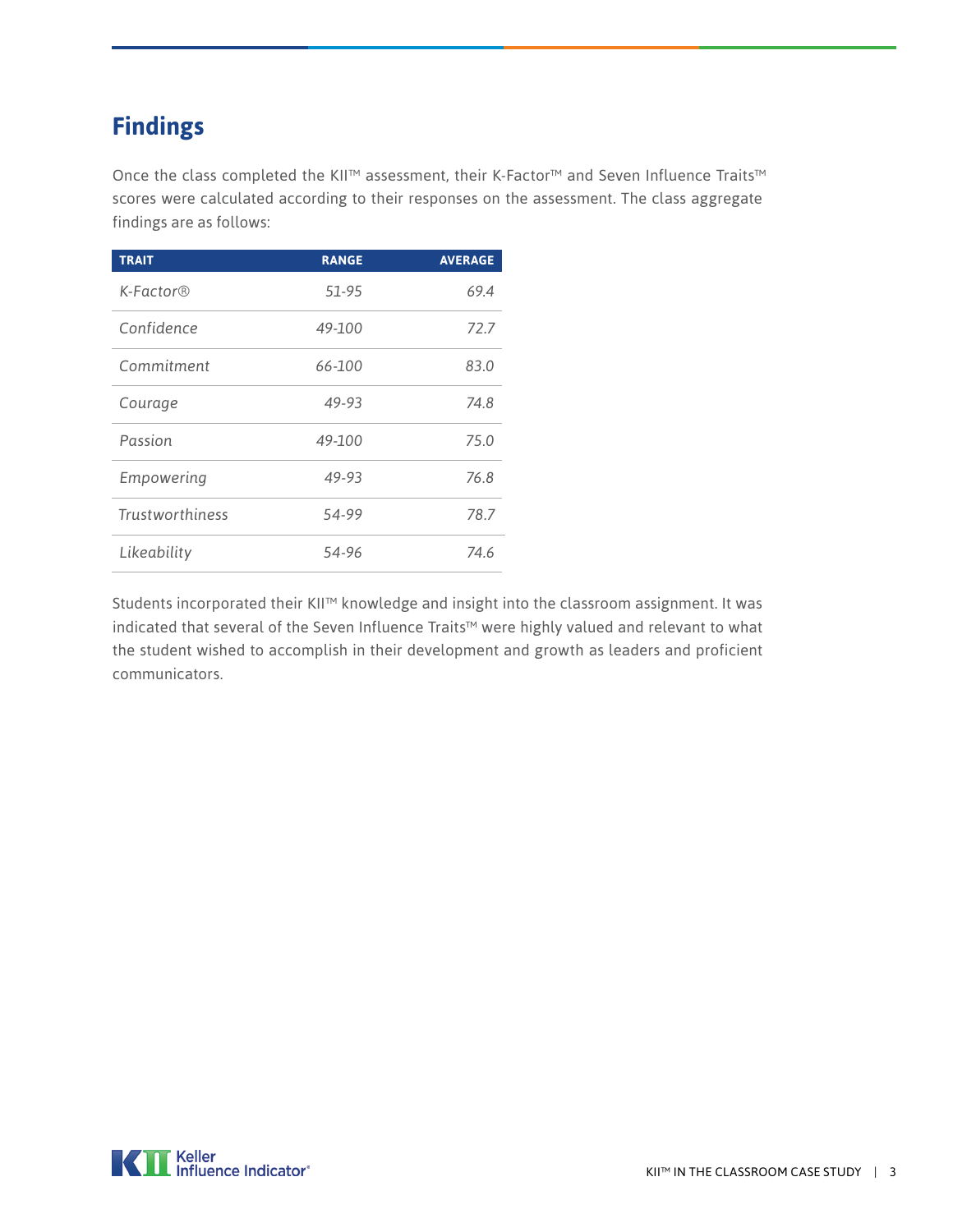#### <span id="page-5-0"></span>**Discussion**

Below are a few examples of students' written responses about taking the KII, reflecting on their scores, and how this awareness, information and insight can impact their success as leaders and entrepreneurs.

**Student A** examines their likeability and empowering scores.

"The two lowest scores from my Influence Indicator Assessment were Likeability at 80 and Empowering at 84. The area that I am most interested on improving is empowering. Empowering encompasses several aspects; it is a way of leading that is accomplished by sharing the knowledge and tools needed for other people to succeed. Through this process, the individuals that are helped are better able to find success in their work. This is because they now have access to the resources needed, instruction as to how to use it, and the confidence to succeed."

Student A went on to say, "A further characteristic that being able to empower requires is effectively sharing information with others. This takes strong communication skills and a deep understanding of the material. To truly understand a subject, one needs to be able to know how to teach and instruct others. This higher level of thinking shows that one is willing to put extra effort in and able to operate at a high level."

*"Someone with strong empowerment skills makes it possible for people to handle problems and better themselves."*

This student acknowledges the importance of empowering and how they need to intentionally put it into practice in order to benefit from what they've learned.

Another student reported on the conflict between scores reported and the reality or reason behind those scores. **Student B** writes:

"According to Dr. Keller, someone with strong empowerment skills makes it possible for people to handle problems and better themselves. She assumes that "when you give people the resources, authority, opportunity, and the chance to contribute they will increase their competency and fulfillment." The majority of my employees are in dead-end minimum-wage jobs, so how do you empower unmotivated employees? I'm also not sure how to overcome my insecurity/distrust of my employees, most of whom have let me down more times than I can count. In the end, they aren't the ones who will be chastised, so I make sure things get done by micromanaging or just doing it myself. I would like to recognize employees who do a good job and I do so verbally when appropriate, but our corporate recognition system is flawed and I can't do anything really memorable for my employees. Progressive discipline, on the other hand, is quite easy to do so the stick becomes mightier than the carrot, and few people actually feel empowered. In many ways, I don't feel empowered myself. Most decisions that I want to make have to be approved by those above me and that process is inefficient and unrewarding.

According to Dr. Keller, "Being trustworthy means another person can place their trust in you

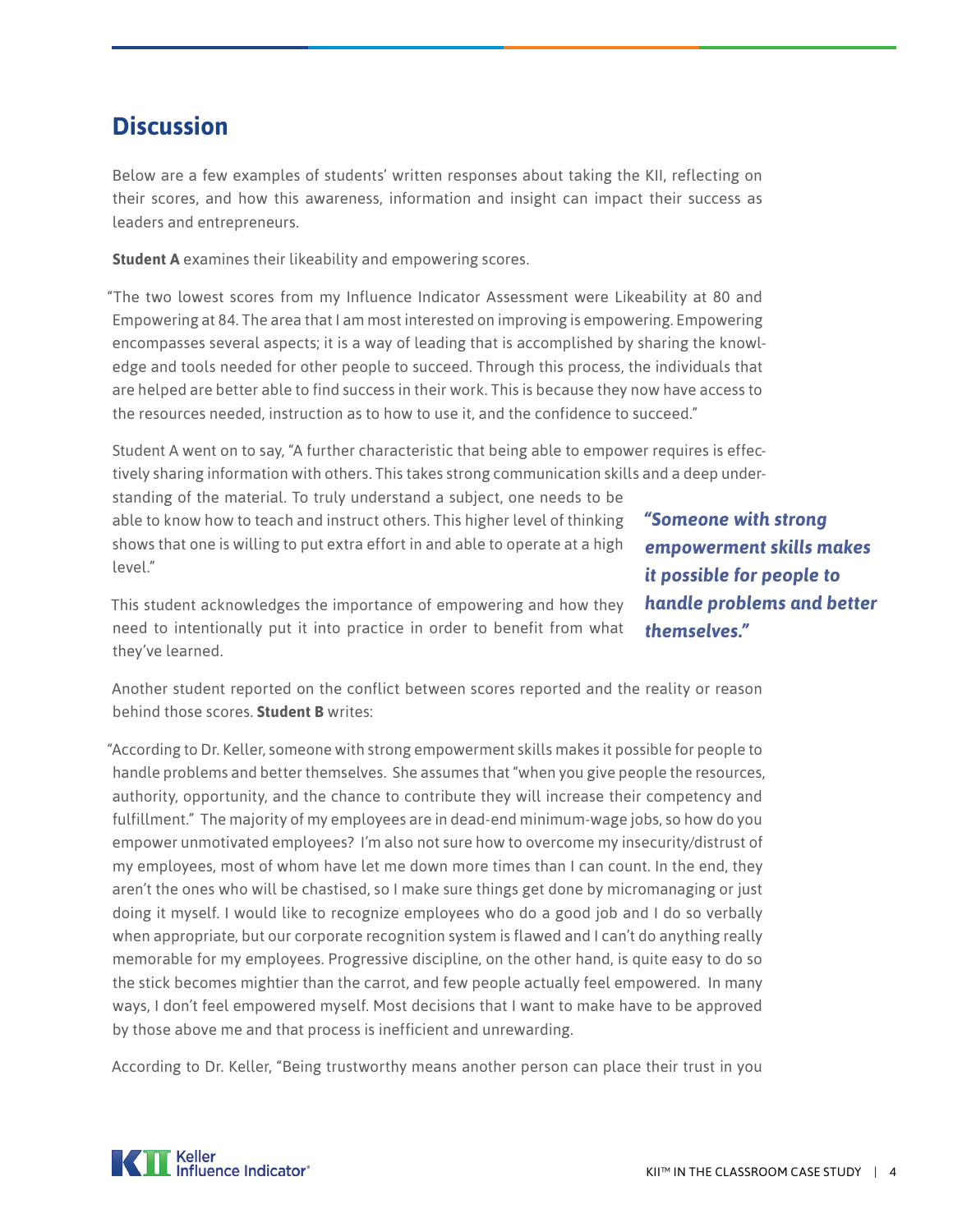and feel secure that their trust will not be betrayed. As a trustworthy person, you are honest, you keep your promises, and you value loyalty to others." Yet, I have a low score. According to Dr. Keller, this is a matter of perspective from my employees – they don't think I am trustworthy because of who they think I am. I will admit that I struggle learning how to manage in this new role of mine. In my former role, when I asked someone to do something, they did it willingly or at least thoroughly. In my current role, I have had employees flat out refuse to participate in a task or agree to do it and immediately express to their coworkers (loudly) that they will not. As I have observed this behavior with other managers, I have attempted to use their methods in dealing with it. Maybe I come across as manipulative or dishonest – it is never my intention to do so. I am trying to learn as best I can. How do you build trust while maintaining a business full of unwilling/unruly participants? Sometimes, the place just has to run and the people just have to do the job whether they like it or not.

The issue I see in both of these seem to have to same solution: I must learn to trust my employees to do their jobs and in turn build their trust of me to manage their tasks. I know the stress level that comes from micromanaging or doing everything. I have been at work hours after closing trying to

fix what someone else left undone (whether because I didn't inspect properly or they just left and clocked out without finishing or checking out). As the report says, I must build a rapport with my staff (which I try to do daily). Dr. Keller says, "strong rapport leads to respect, trust and commitment from others." I'm also learning to deal with my assertive staff members and funnel that energy into proper channels. As I learn how to channel, though, I must be careful not to "use 'tricks', deception or manipulation, to get what [I] need or want" as this will negatively affect my perceived trustworthiness with my staff. I need to consistently recognize (by whatever medium I can effectively do so) employees for their strengths and even failed attempts. It's so easy to get caught up in the stress of the day and the overabundance of tasks to complete that I forget to recognize (or delay too long and the person leaves for the night).

I must build my patience with people I view as incompetent so that they trust that I know what needs to be done to finish the shift strong. Overall, I must be consistent: whether by recognition, patience, dealing with assertive employees, or building rapport, I must behave the same way today as I did yesterday. My struggle here is remembering what I did yesterday or why I did it. Sometimes, I get so caught up in the moment, I can tell someone that something is OK to do (because of the current situation) but then the employee assumes this is the standard. The days easily run together for me due to the high-stress environment I'm in, so I often forget what I allowed in this one-time setting (that was assumed to be an every time setting). I also must take care of issues immediately and not let them fall away. I sometimes shy away from a confrontation or let a bad situation continue because causing a person to leave for the night would negatively impact customer service. I must find a balance in these issues to deal with problems when they come yet operate effectively."

*"I must learn to trust my employees to do their jobs and in turn build their trust of me to manage their tasks."*

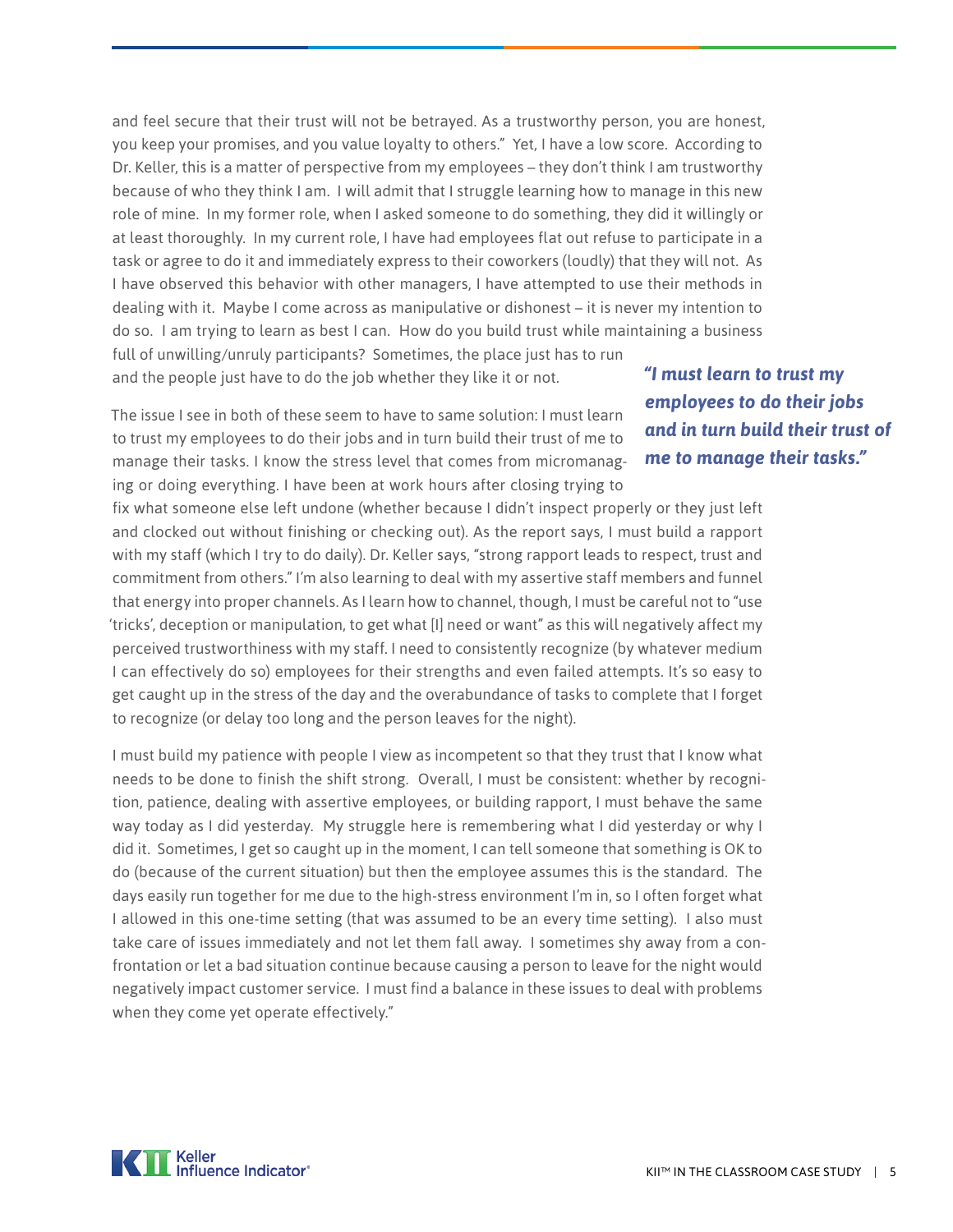This response is a strong indication of the impact outside circumstances may play in determining how influential a person is allowed to be. This individual obviously is more empowering and trustworthy but the KII™ Report reflected how he/she is prevented from showing and acting on these traits.

What's more, another student reported disagreement with their KII™ Report on how they view themselves compared to how others might view them. **Student C** writes:

"Likeability is important because it takes into account how positively I am viewed by others. I would be interested to know the questions that calculate this score, as I may have answered some of the questions incorrectly in the eyes of the test's underlying assumptions. For example, while I am very busy and don't often like listening to other people's stories; despite that I do it to be polite. I am almost always smiling, friendly and am often described as bubbly. The description in "likeability score meaning" section describes someone who is very different from me. The score meaning section described someone that discounts social rules and niceties, someone who doesn't smile, etc. I try to follow social norms and being liked by others is very important to me; I am a people pleaser.

The competitive advantage section made more sense. I am always well prepared and oftentimes

my honestly is misunderstood. The personal strength section seems a little off as well. I do not like for others to talk more (as the section says) because people enjoy speaking and don't feel I have a curious nature at all. I typically take things at face value. In addition, the blind spots and pitfalls section is not describing me at all. I smile all the time and typically make eye contact unless I am extremely uncomfortable. The final section on making improve-

*"By making a conscious effort to improve my likeability, it will slowly shift how I am perceived by others."*

ments had some good recommendations. I do need to work on being more empathetic and showing compassion. I often become consumed with my business and don't always take time to pay attention to others. Despite my test results not being a completely accurate reflection of my daily behavior, I agree that I can improve in the area of likeability, as well as the other six areas highlighted in the Keller Influence test.

I think the number one way for me to improve my likeability is to slow down. This will give time to recognize those around me, listen to others tell stories and identify opportunities to make others feel special. Secondly, I could be more perceptive of my tone and approach in communicating with others. This is especially important when requesting help from others or providing constructive feedback. I know at times I don't realize that I come across as inconsiderate or rude when that is not my intention. Lately, I can try to make schedules, initiatives and conversations less about me and more about others. In additional I will continue to be my naturally happy and bubbly person that I am and make eye contact when speaking with others.

By making a conscious effort to improve my likeability, it will slowly shift how I am perceived by others. As the results summary say, increasing my likeability does not have a one dimensional effect. Others will see me as more dependable, trustworthy, competent and all around fun to be around. It will help me gain the respect and admiration of those around me. In my career it will

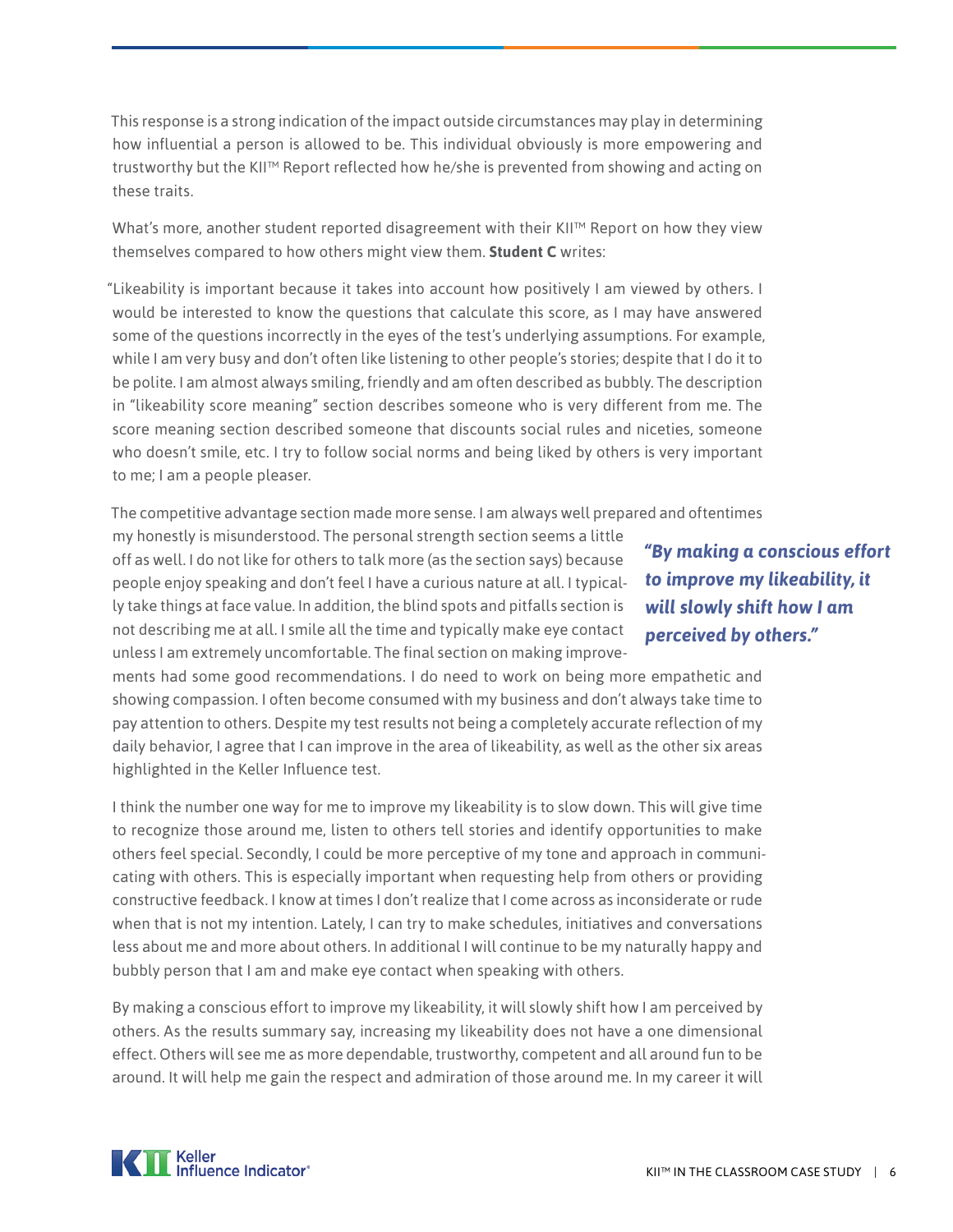help me be considered for leadership roles because others will want to be on my team and want to follow my lead. With my ultimate goal of moving into a leadership position in my career it is critical that I am not only able to increase my likeability but my overall Keller influence score."

This response was included to demonstrate that even though the student disagreed with the KII™ results, the student gained some insight as to how they could be viewed a certain way and what they could do to improve that perception.

And lastly, another student responded on her likeability score. **Student D** writes:

"When it comes to my likeability score of 71, I agree with it 100%. I believe I am liked by most and disliked by many. I have bad tendencies which should be worked on. Conversely, I also don't want to be liked by everyone. I think that is a way to get hurt and be taken advantage of. I do not try to avoid friendships, but I believe if a situation arises in which I 'get thrown to the curb' by a friend, it probably happened for a reason. I have learned in many scenarios that not everyone wants to hear the truth. They may think they do, but in the end, they will believe what they want to believe. The influence test says it best "You would rather be blunt, even if it upsets people". I enjoy being a dominant female in which I try to do the right thing in situations even if that means someone may not like me after what they hear.

All in all, there are things I would like to work on in order to increase my likability. Some of these

things include showing more passion for the people around me. I should learn to listen better and care about people's everyday life. I should ask more questions and be more outgoing. I need to learn to become engaged in a conversation and stay involved in it. I need to take advantage of the moments I can give positive feedback. I have noticed in the past I tend to

compare other people's stories to situations in my life and then begin talking about my relationship rather than concentrating on the other person. I have been working on asking questions about others' personal stories, instead of sharing my own and turning the table to me. I should let people get to know me and my story, but I should listen and communicate about theirs too. I believe due to the first impression I may give off, it takes me longer to become likable. Therefore, I will work on being more outgoing and intrigued when meeting new people.

I think the concept of trying to become more likable is a hard emotional factor to accept. I want people to like me for who I am, but unfortunately, I notice now I may need to change in order for people to enjoy being around me."

This response indicates the open-mindedness of one student to consider how others react to them based on what how they act or express themselves. This student is actively entertaining new ways of interacting with others, especially during the first meeting.

All of these examples demonstrate how the students initially felt about their scores but upon further reflection and reading they came to understand, learn and accept why they received the score they did. Each student was able to use that learning and describe how they would incorporate it into their future behavior.

#### *"The concept of trying to become more likable is a hard emotional factor to accept."*

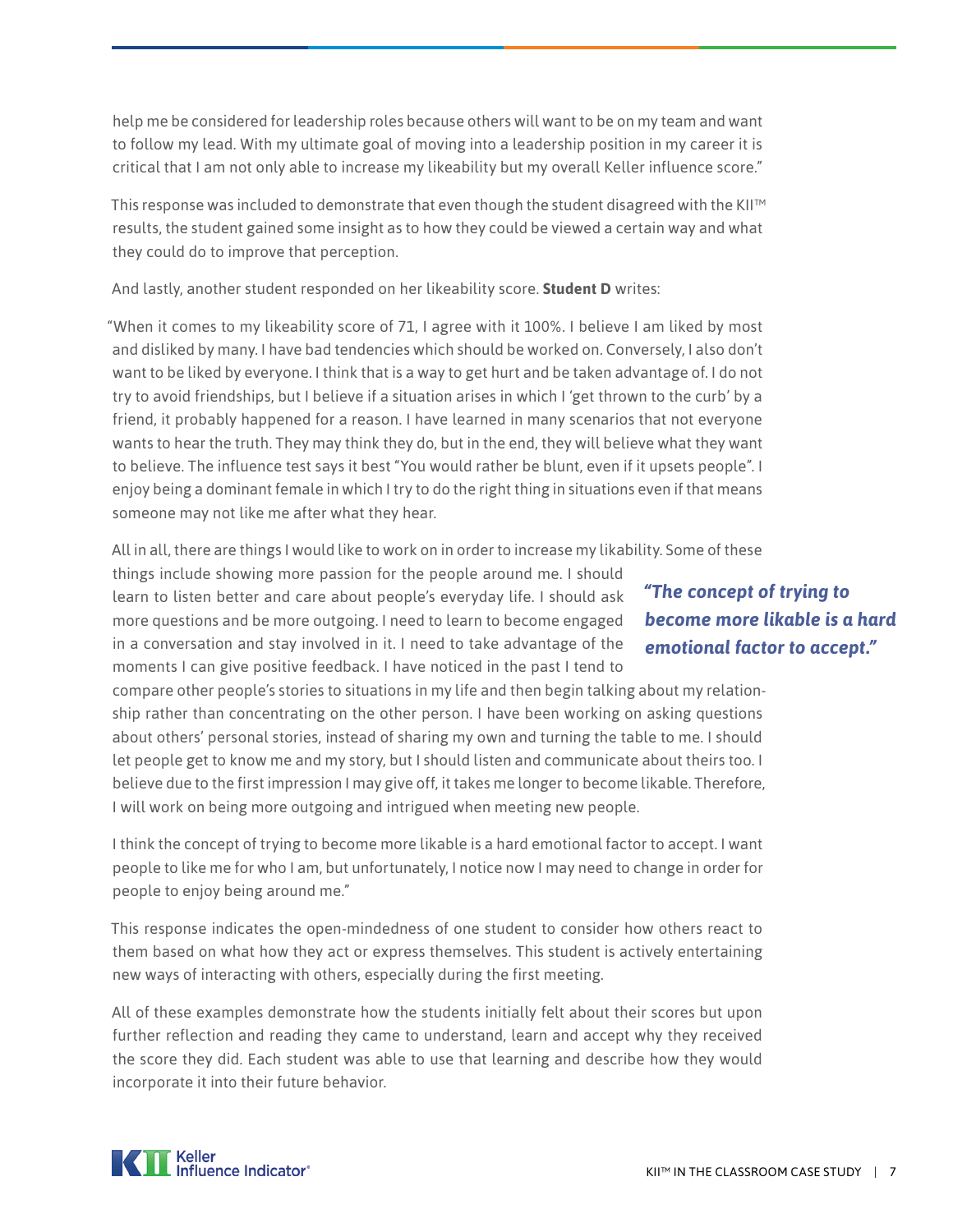#### <span id="page-9-0"></span>**Conclusions**

The KII™ offered Clemson University MBA students the opportunity to view themselves as individuals who have the influence potential to realize their goals as leaders, entrepreneurs, and as contributors to society. The KII™ Report opened their eyes to their competitive advantage, strengths, blindspots, improvements to make and the benefits of those improvements. It showcased the internal changes and adjustments an individual must go through in order to substantially grow, i.e., shift their awareness, attitude and action. The KII™ introduced the MBA student to deeper appreciations, breakthroughs and new perspectives about themselves. All of which are critical to their success as influential individuals.

The professor, **Gary Bernardez**, summarized how he utilized the Keller Influence Indicator® as part of his class. He noted:

"The basis of my course was to utilize subject matter experts and my corporate experience to address the broad subject of Business Communications. This included written communications, oral presentations, listening skills, customer feedback, conflict resolution, etc.

The topic of Influence was very important to me and one that I wanted to stress to the students.

Over my 29 years in corporate America, I witnessed how critical influence is to your success, especially early in your career as you build the foundation of your career. I did not have a good base of material to discuss influence other than personal experience.

I was fortunate enough to be introduced to Karen Keller through an associate and quickly understood that the Keller Influence Indicator® would be a great fit for the course. My approach was to introduce the students to the assessment during the first class to stress the importance influence plays in all areas of effective communication. Students took the assessment and

*"Over my 29 years in corporate America, I witnessed how critical influence is to your success"*

*— Gary Bernardez, Clemson University*

were informed of the tools that Karen has to further develop their ability to be influential."

The Keller Influence Indicator® does have an impact on how students view themselves, how they are viewed by others. It inspired them to reflect on ways to improve these perceptions. They realize the effect this will have on their ability to empower, be liked or trustworthy. Further, they understand the connection between the Seven Influence Traits™ and overall success as a student, leader, entrepreneur and person.